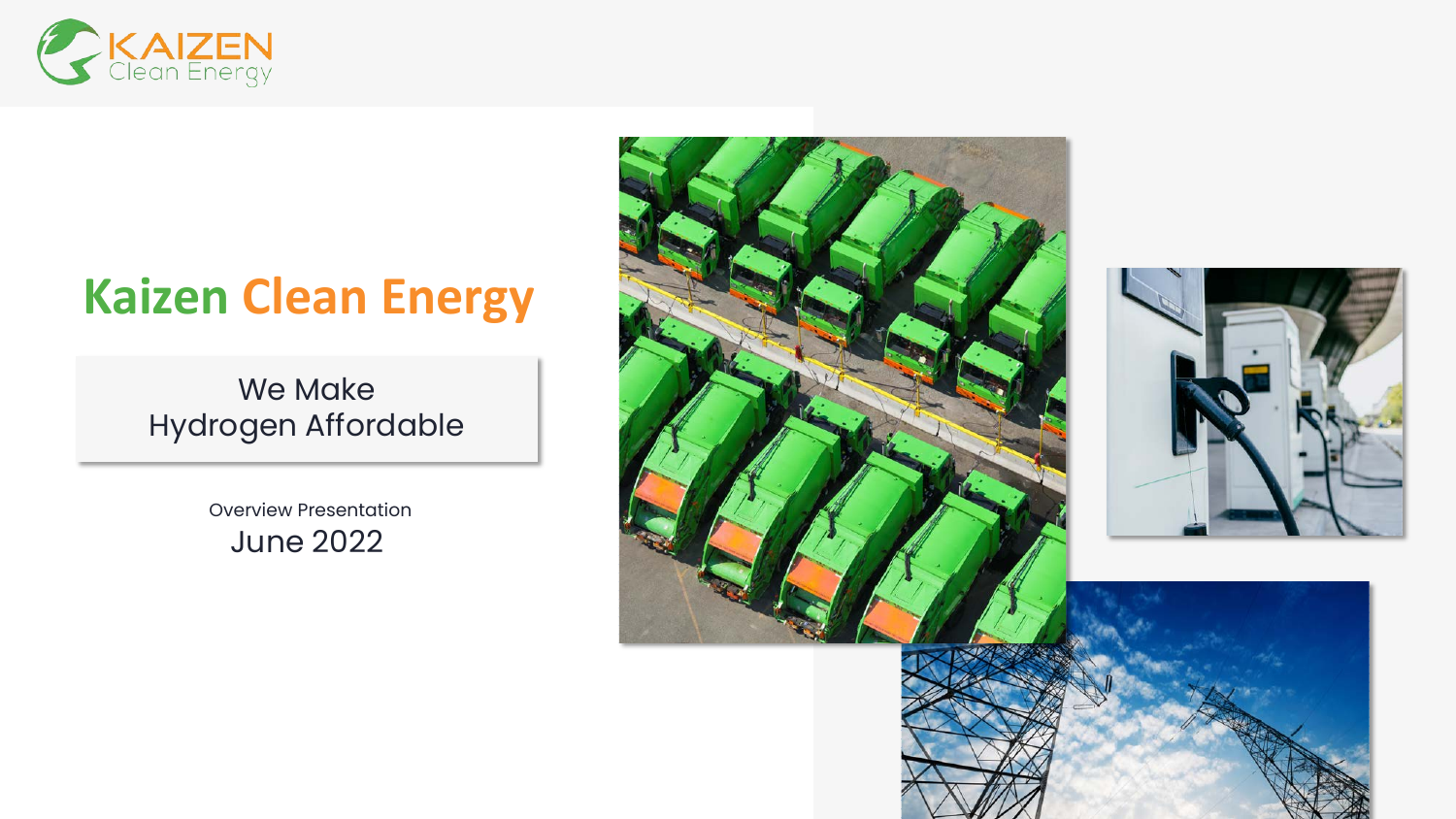# **Your Energy Transition Should Not Be Held Hostage By Aging Solutions**



**Electric Grids**

- Unreliable
- Years to Build
- Not Scalable



#### **Compressed Or Cryogenic Hydrogen**

- Expensive Infrastructure
- Unreliable Fuel Supply
- High Cost Delivered



#### **Permanent Infrastructure**

- High Costs
- Limited Flexibility
- Technology Changes



#### **Diesel Generators**

- High Emissions
- Expanding Market Share
- Limited Clean Alternatives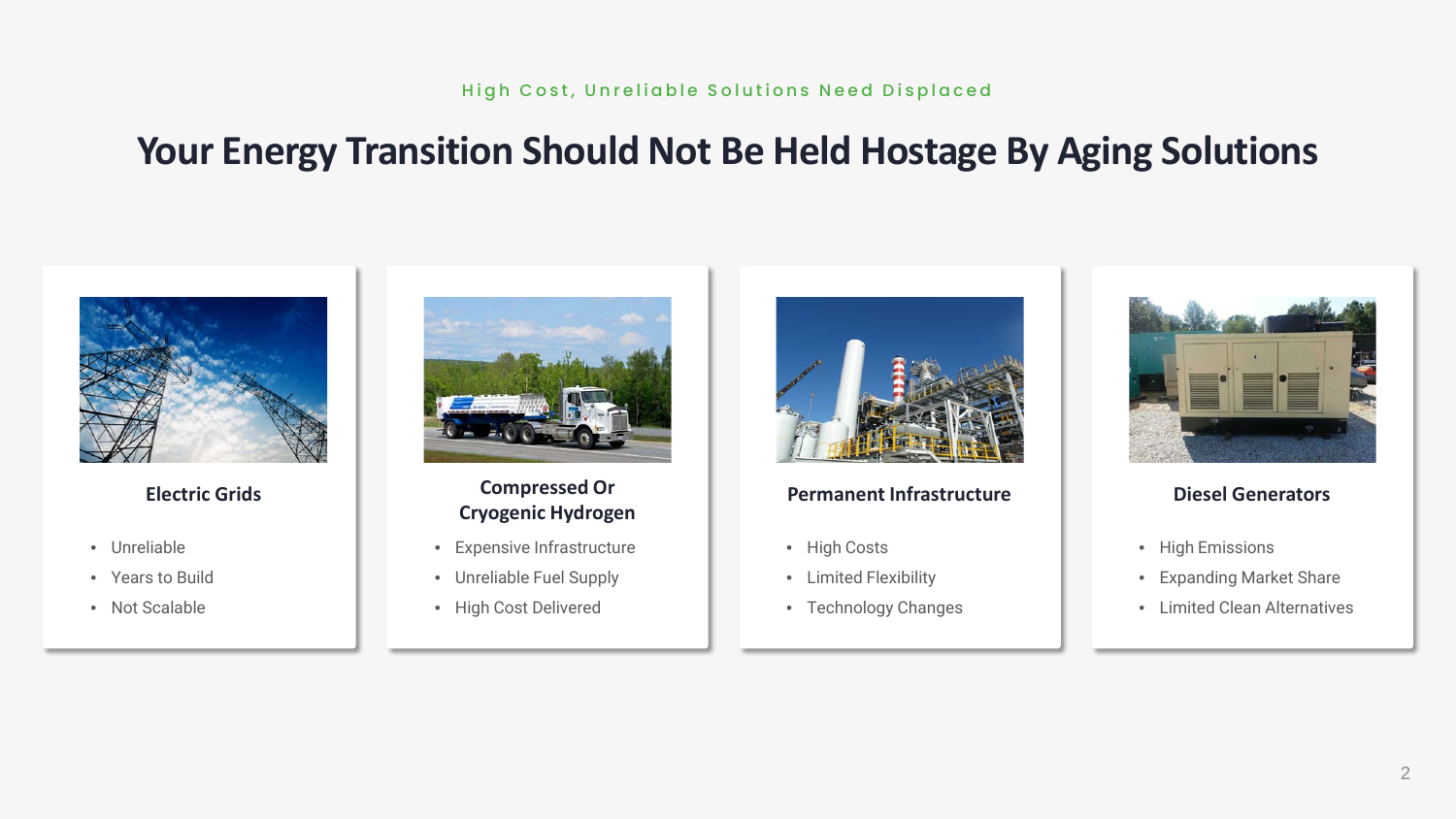



**Hydrogen Or Electric Vehicles (EV)….. Or Both** You pick…Hydrogen or EV solutions from the same container.

君

**Mobile, Off-Grid, & Scalable** Your solution offers unprecedented flexibility and independence.

Hydrogen & Electricity

# **Multi-Use Microgrid**





#### **Low Cost Delivered Hydrogen**

On-site H2 production eliminates \$MMs in midstream costs.



#### **Zero Capital Cost**

A simple monthly lease accelerates your ZEVs, back-up power, & clean energy transition.





**One Fuel, Multiple SolutionsTM**



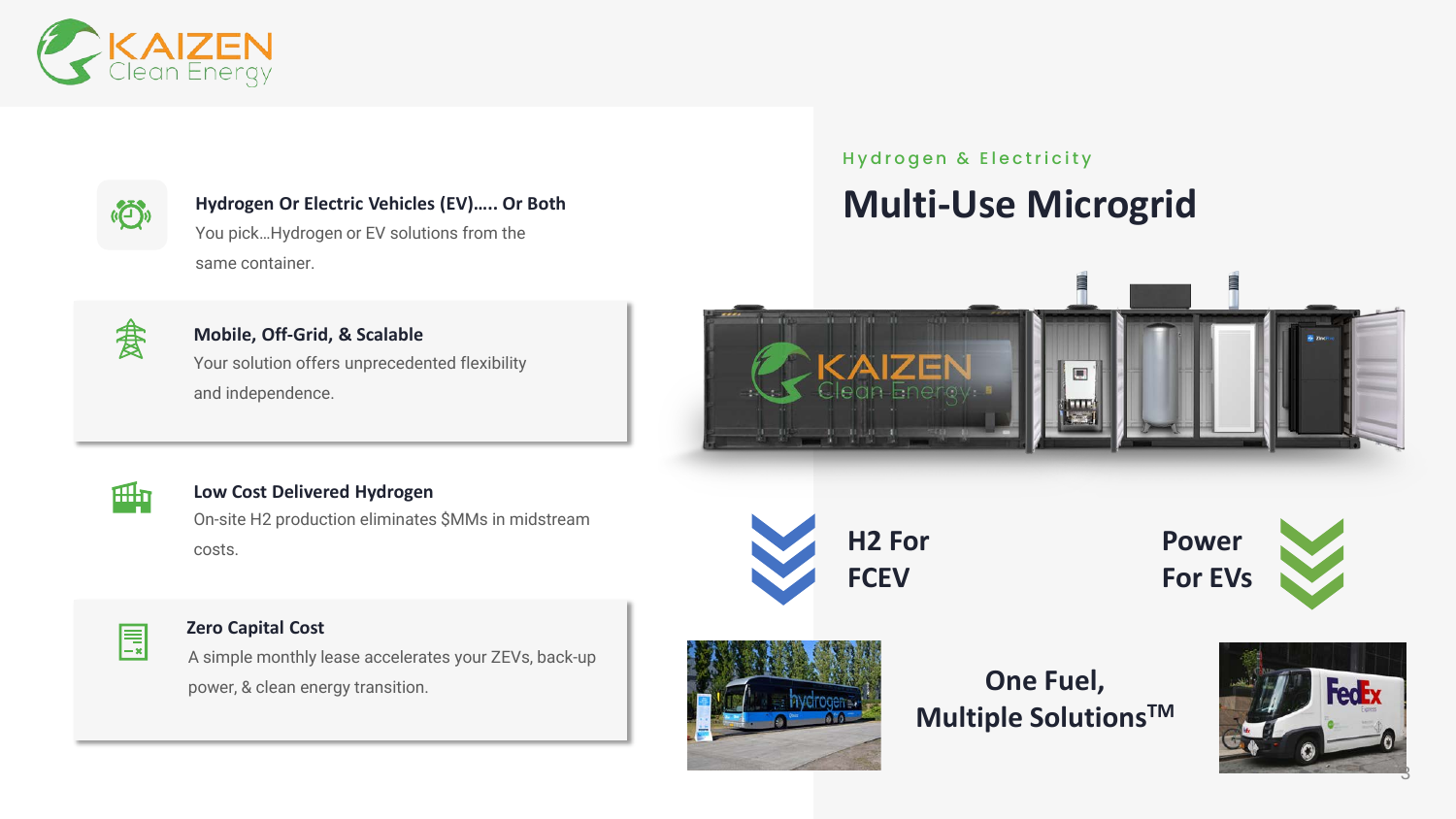### **Produce Hydrogen On-Demand**

Create Your Own Microgrid

https://www.youtube.com/watch?v=1h0zil-wTKw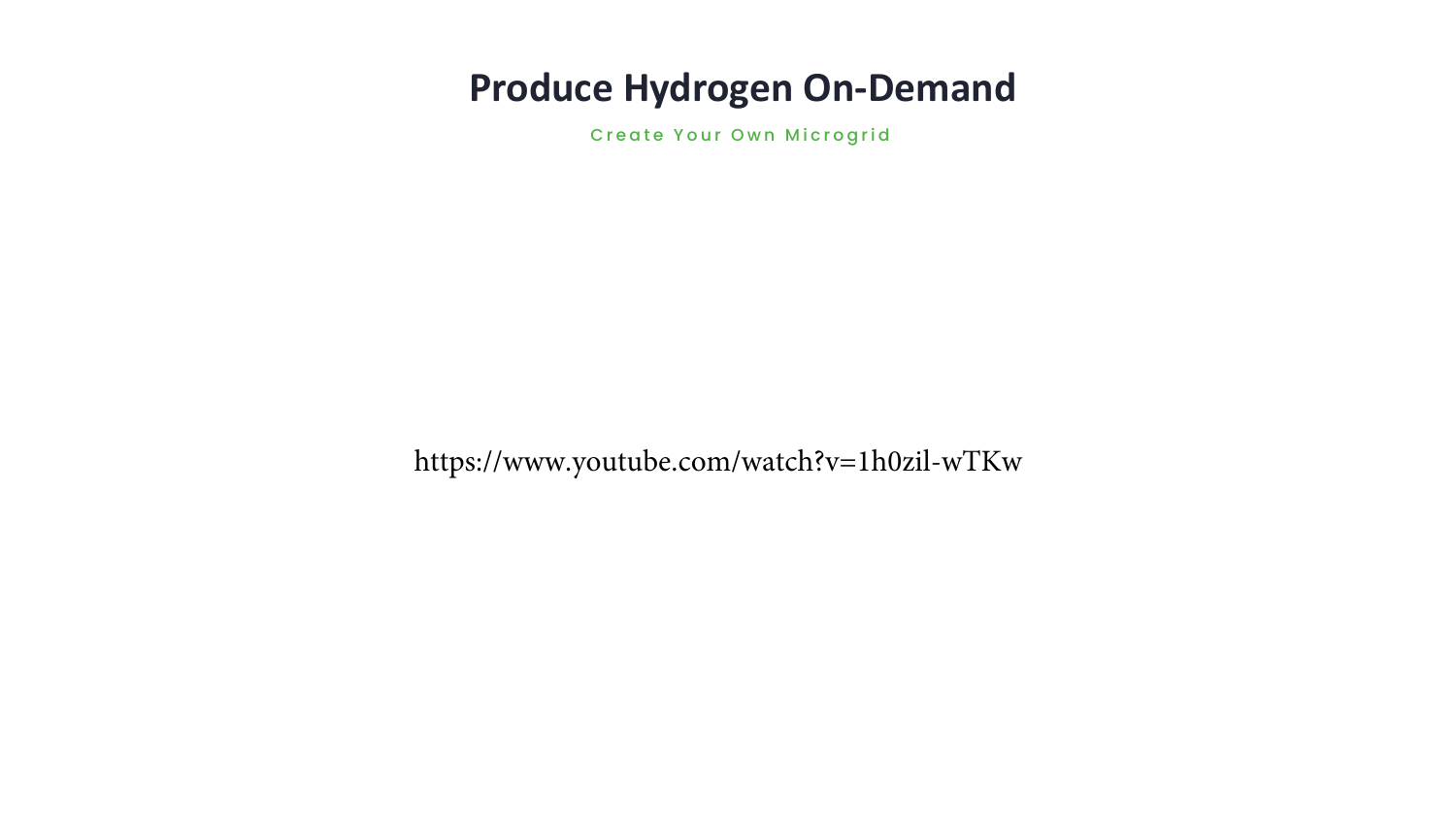

### E.

#### **Proven H2 Production Technology**

20+ year of operations; >250 Hydrogen Generators deployed with over 70k hours of operation.



**High Efficiency** Lower operating temperature with 80%+ efficiency



#### **Compact Size & Scalable**

3' (W) x 4' (H) x 6' (L) each unit



#### **Remote Monitoring & Low Maintenance**

Systems are remotely monitored with low maintenance cycles.

#### Technology Driving Your Energy As A Service

# **Compact Size, High Production**



### **230 Kg/Day Production (~150kW of Power)** 5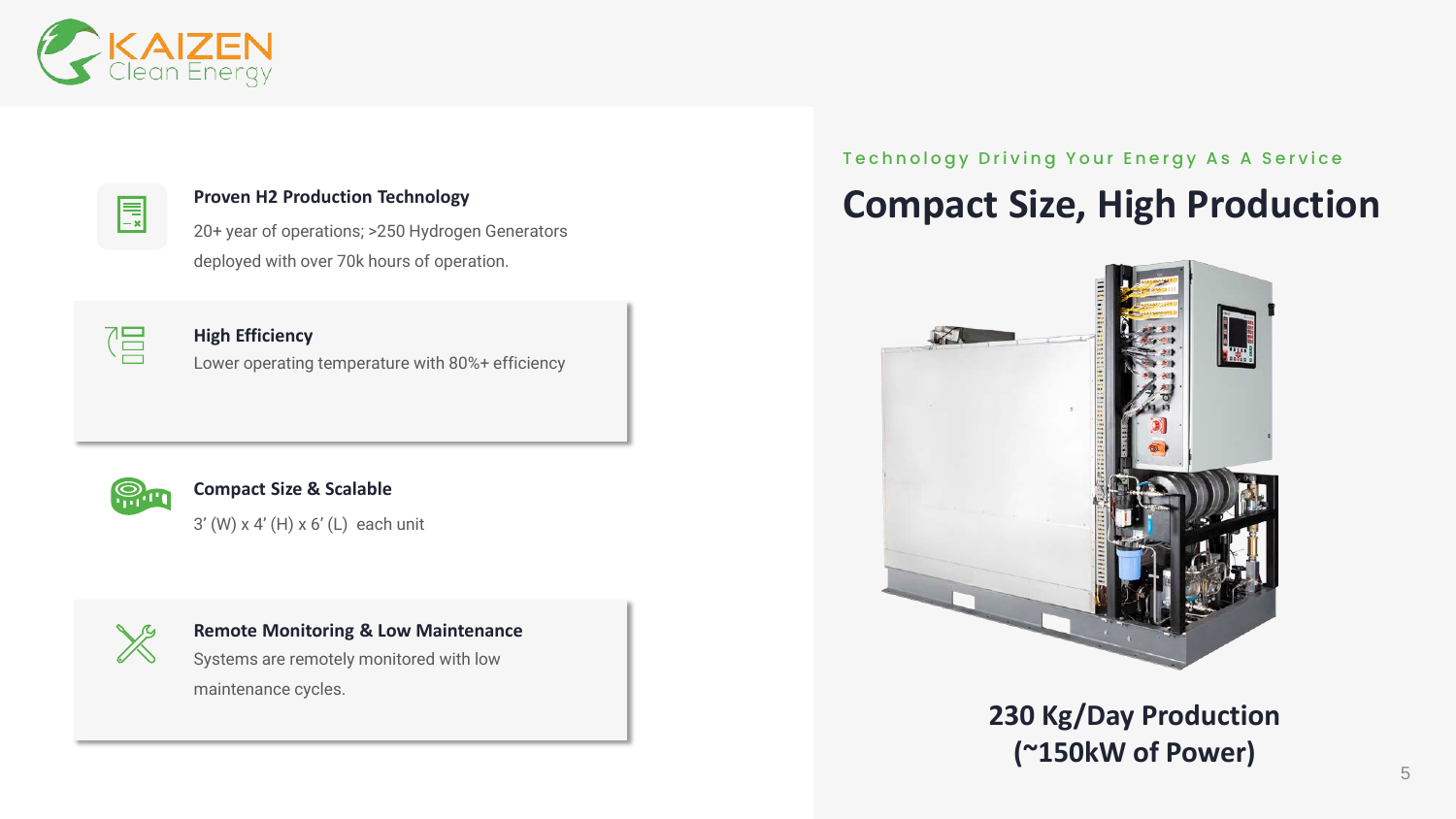# **Most Of Hydrogen's Cost Occurs After Hydrogen Is Produced**

~\$1/kg H2 Production vs. ~\$16+/kg Sold

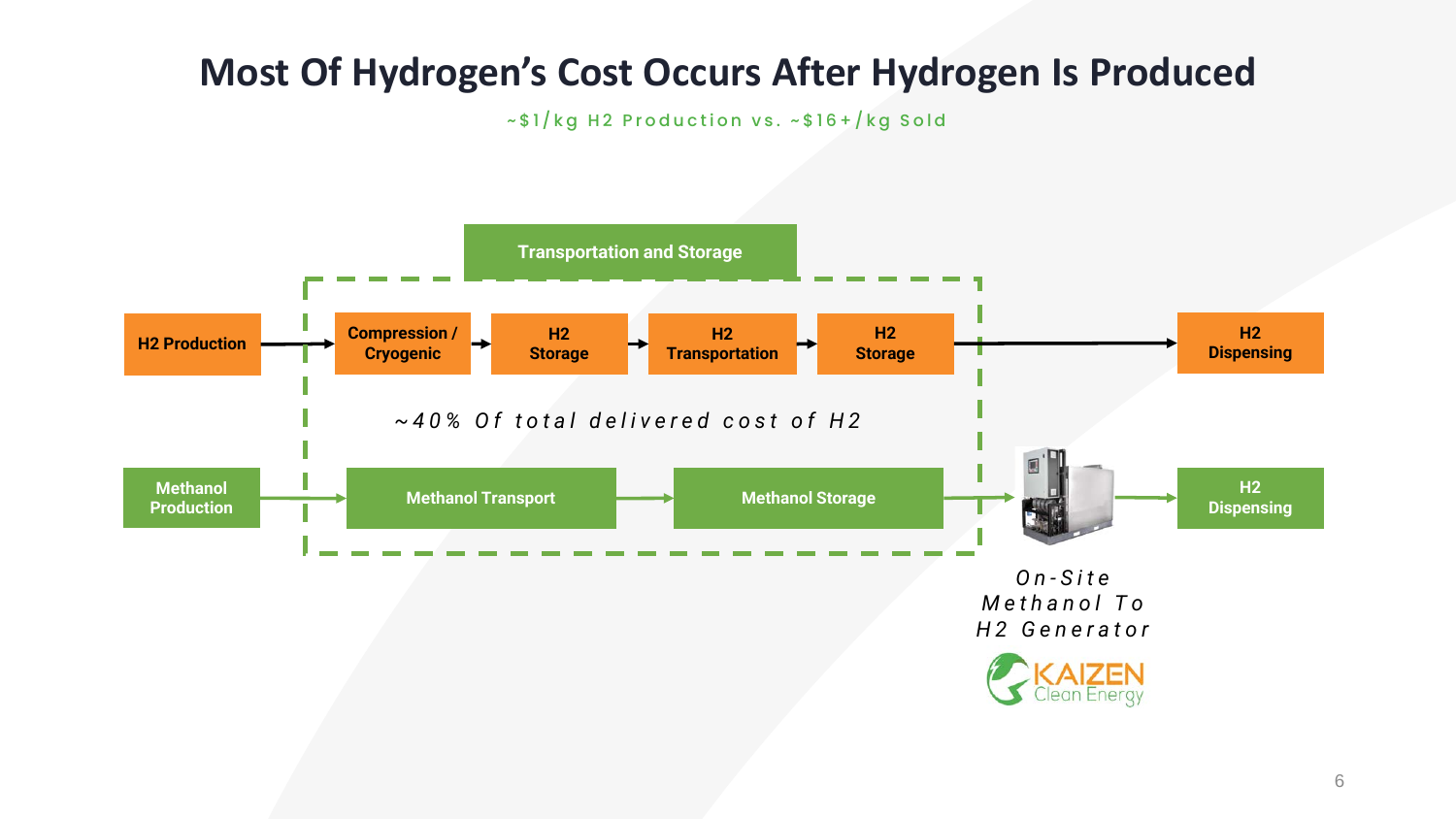

#### **35% Increase In H2 Produced**

Water is mixed with methanol on site for a negligible incremental cost



#### **Methanol** Significant feedstock cost advantage

#### **Water Consumption Comps**

1/10<sup>th</sup> vs. natural gas reformers 1/2 vs. electrolysis



#### **Densest Carrier of H2**

Methanol delivers more H2 per truckload at a fraction storage costs of liquid or gaseous H2

#### Water

### **Advantaged Feedstock Cost**

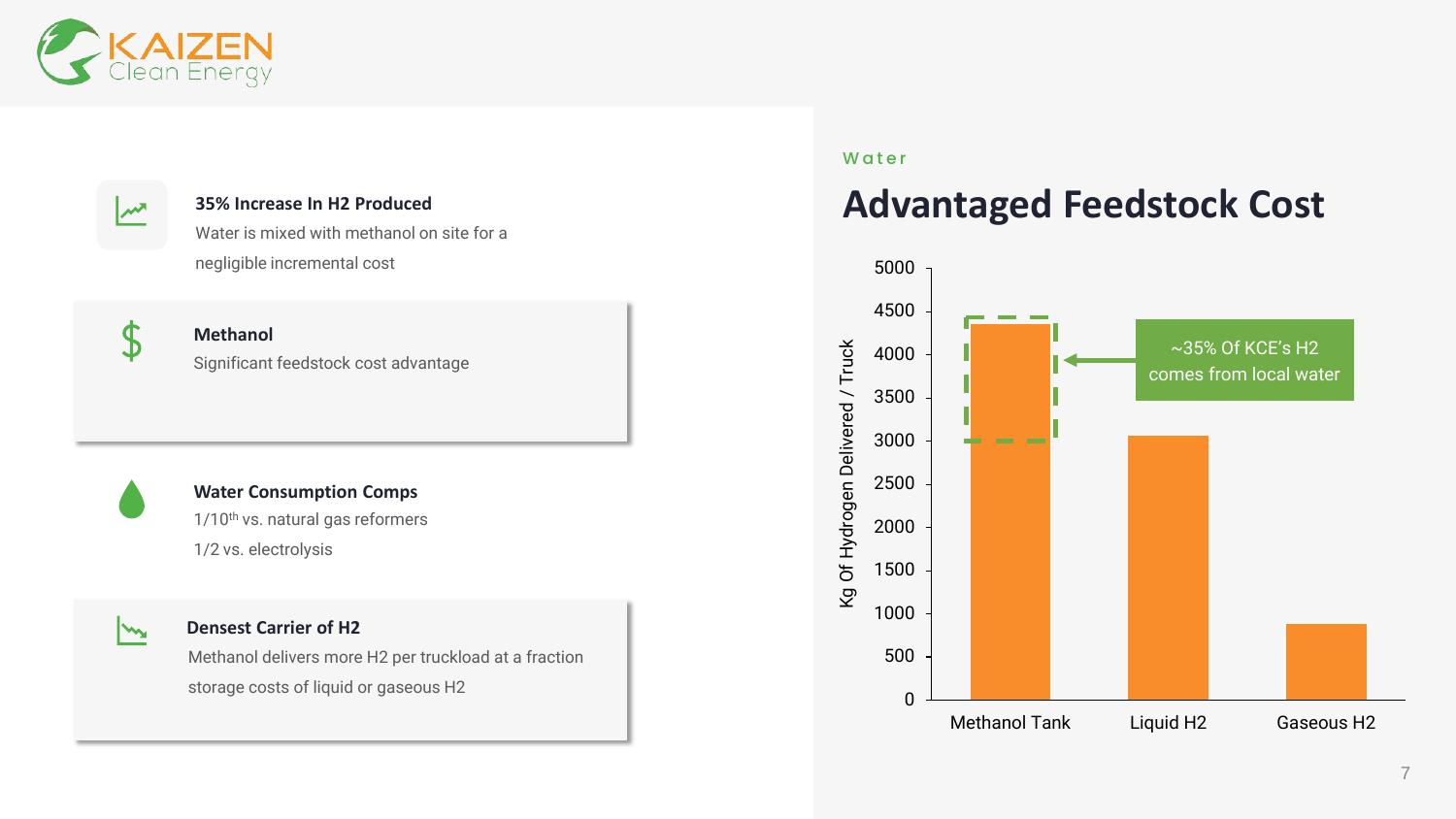



### **Carbon Intensity**

### **Local Emissions Eliminated Global Emission Reduction**



Carbon Intensity (gCO2e/MJ)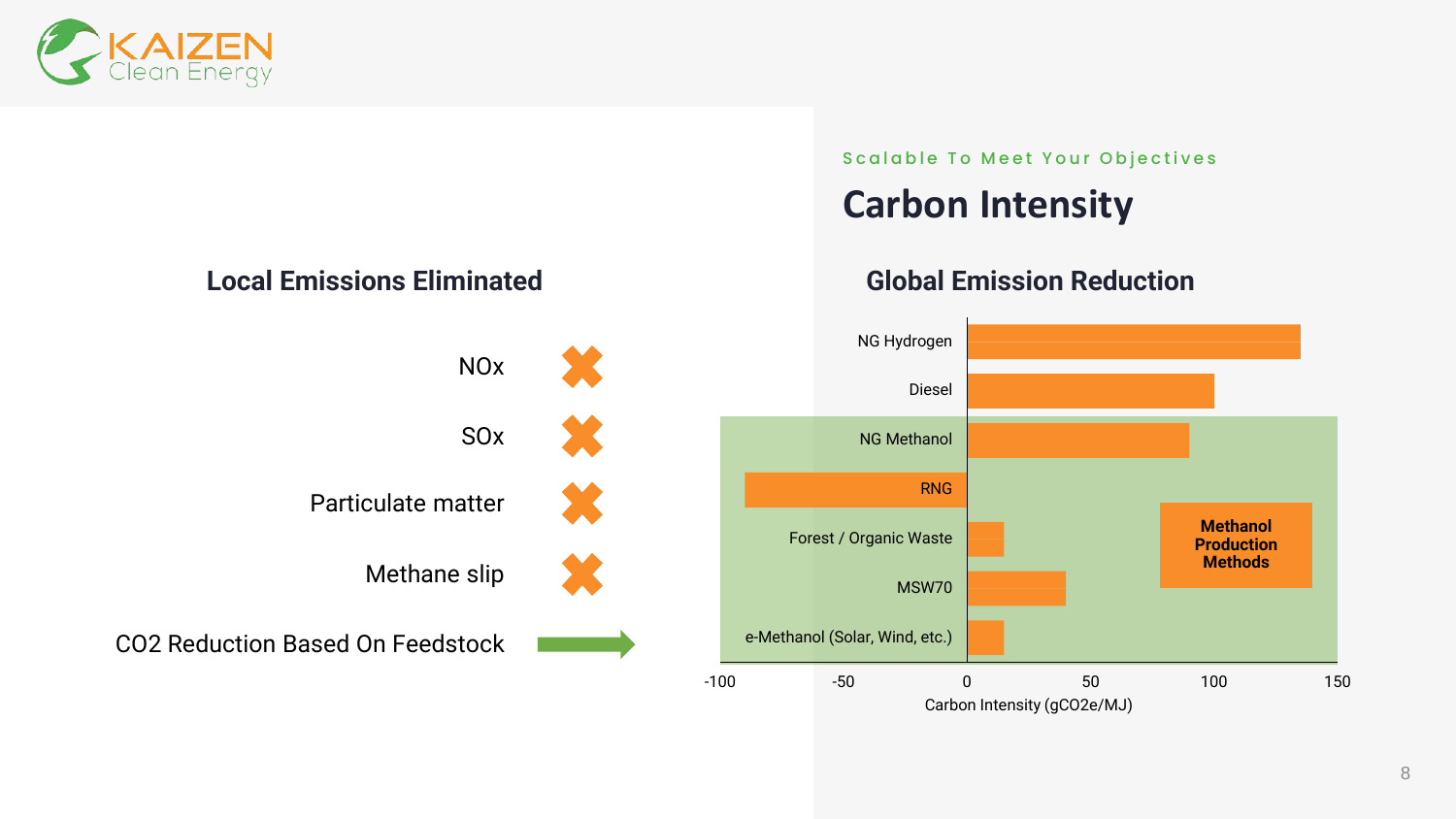

Nearest Methanol Hub ~2 - Hours From Ukiah

# **Where Do I Get Methanol?**

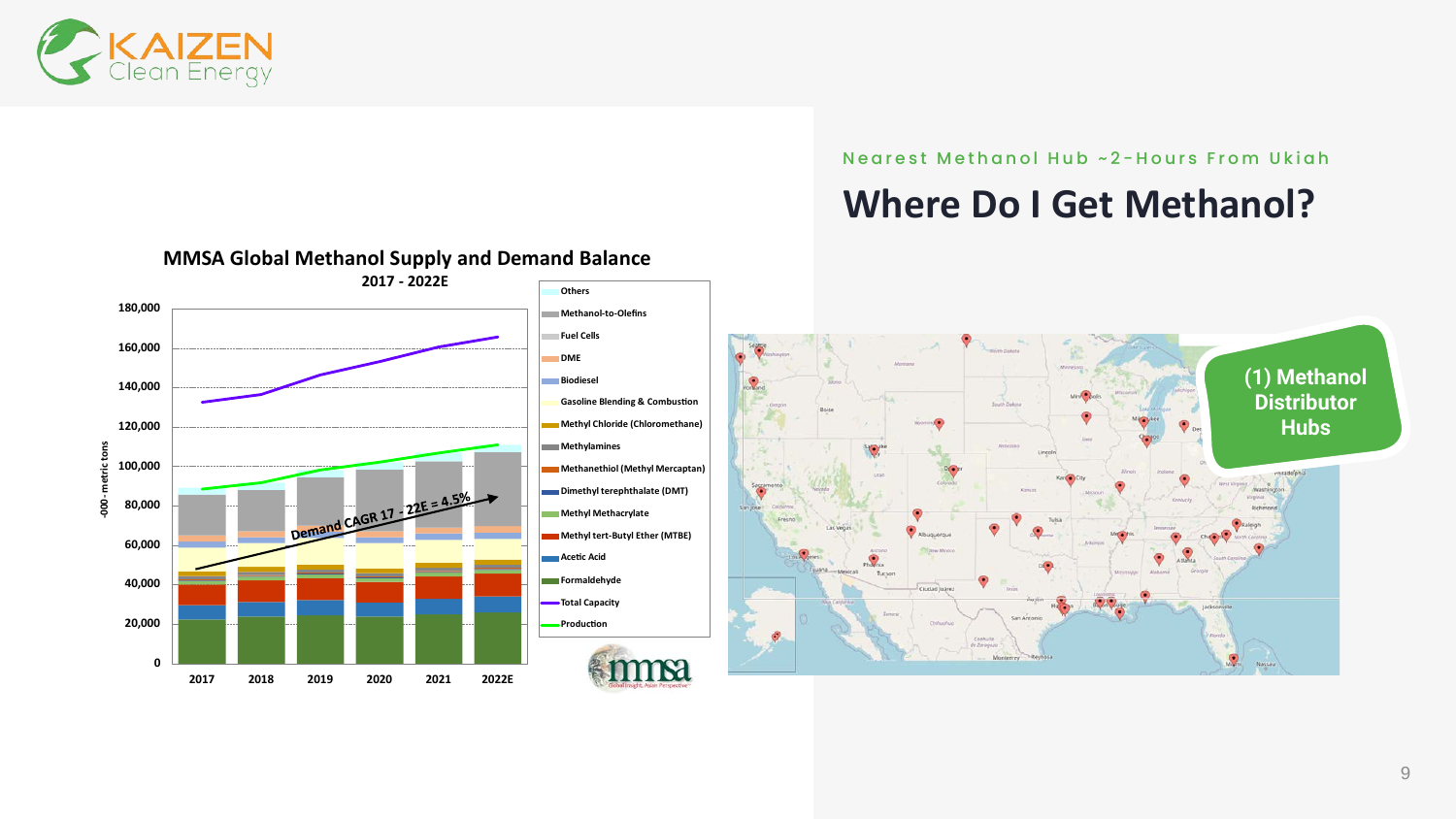### **Current Project: Deployment of EV & H2 Buses**

Working with Top 5 U.S. Municipality to provide H2 Fueling & EV Charging Infrastructure.

|                                | <b>Kaizen Clean Energy's Solution</b> |                   |                             |  |  |
|--------------------------------|---------------------------------------|-------------------|-----------------------------|--|--|
| <b>SO</b>                      | <b>SO</b>                             | <b>SO</b>         | S <sub>0</sub>              |  |  |
| Upfront<br><b>Capital Cost</b> | Permanent<br>Infrastructure           | Demand<br>Charges | <b>H2 Midstream</b><br>Cost |  |  |

*Delivered H2 Price = ~50% Lower vs. Comp*

#### **Top 5 U.S. Municipality**

| <b>H2 Buses</b>                              | EV Buses (600kWh each) |
|----------------------------------------------|------------------------|
| 10                                           | 4                      |
| <b>Grid Connection</b>                       | On-Site H2 Storage     |
| <b>None</b>                                  | ~2 weeks               |
| H <sub>2</sub> Production                    | Electrical Production  |
| 360 kg/d                                     | $~\sim$ 300 $~\rm kW$  |
| Solution $-$ (2) 40' Containers              |                        |
| (2) Hydrogen Reformers                       |                        |
| (2) Fuel Cells<br>(1) Compressor / Dispenser |                        |
|                                              |                        |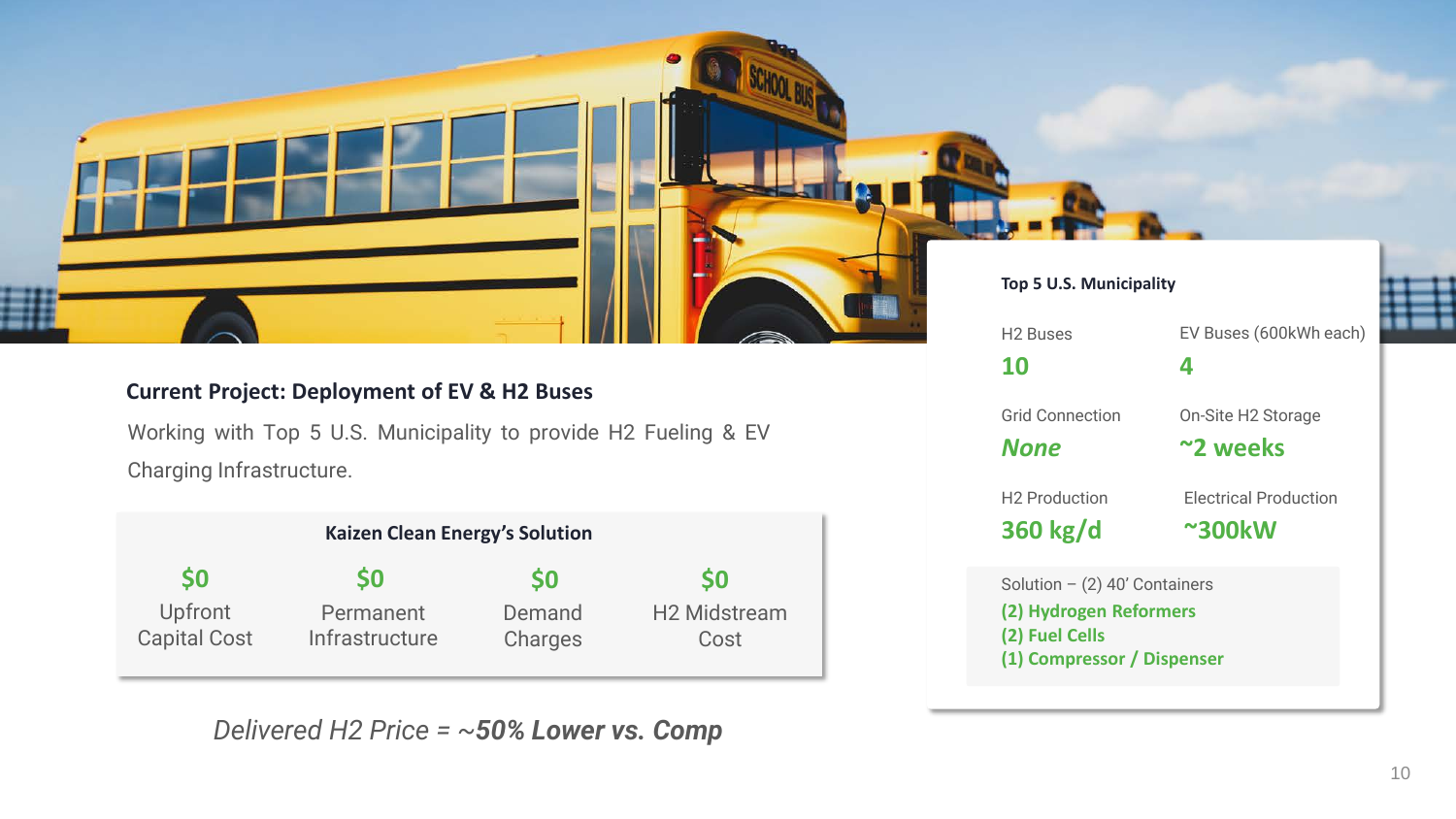

### **Example New Project: Deployment of EV Buses & H2 Distribution**

Working with California U.S. municipality to develop EV charging & H2 distribution business plan.

| <b>Kaizen Clean Energy's Solution</b> |                             |                   |                             |  |
|---------------------------------------|-----------------------------|-------------------|-----------------------------|--|
| <b>Purchase</b>                       | S0                          | <b>SO</b>         | <b>SO</b>                   |  |
| Commercial<br>Model                   | Permanent<br>Infrastructure | Demand<br>Charges | <b>H2 Midstream</b><br>Cost |  |

*Delivered H2 Price = ~60% Lower vs. Current Supply*

#### **California Municipality**

| <b>H2 Buses</b>                                                        | EV Buses (156 kWh each) |  |  |
|------------------------------------------------------------------------|-------------------------|--|--|
| Ω                                                                      | 6                       |  |  |
| Grid Connection                                                        | On-Site H2 Storage      |  |  |
| <b>TBD</b>                                                             | ~2 weeks                |  |  |
| <b>H2 Distribution</b>                                                 | Electrical Production   |  |  |
| 190 kg/d                                                               | $~^{\sim}$ 150kW        |  |  |
| Solution $-$ (2) 20' Containers                                        |                         |  |  |
| (1) Hydrogen Reformers<br>(1) Fuel Cells<br>(1) Compressor / Dispenser |                         |  |  |

W CELSIA

凸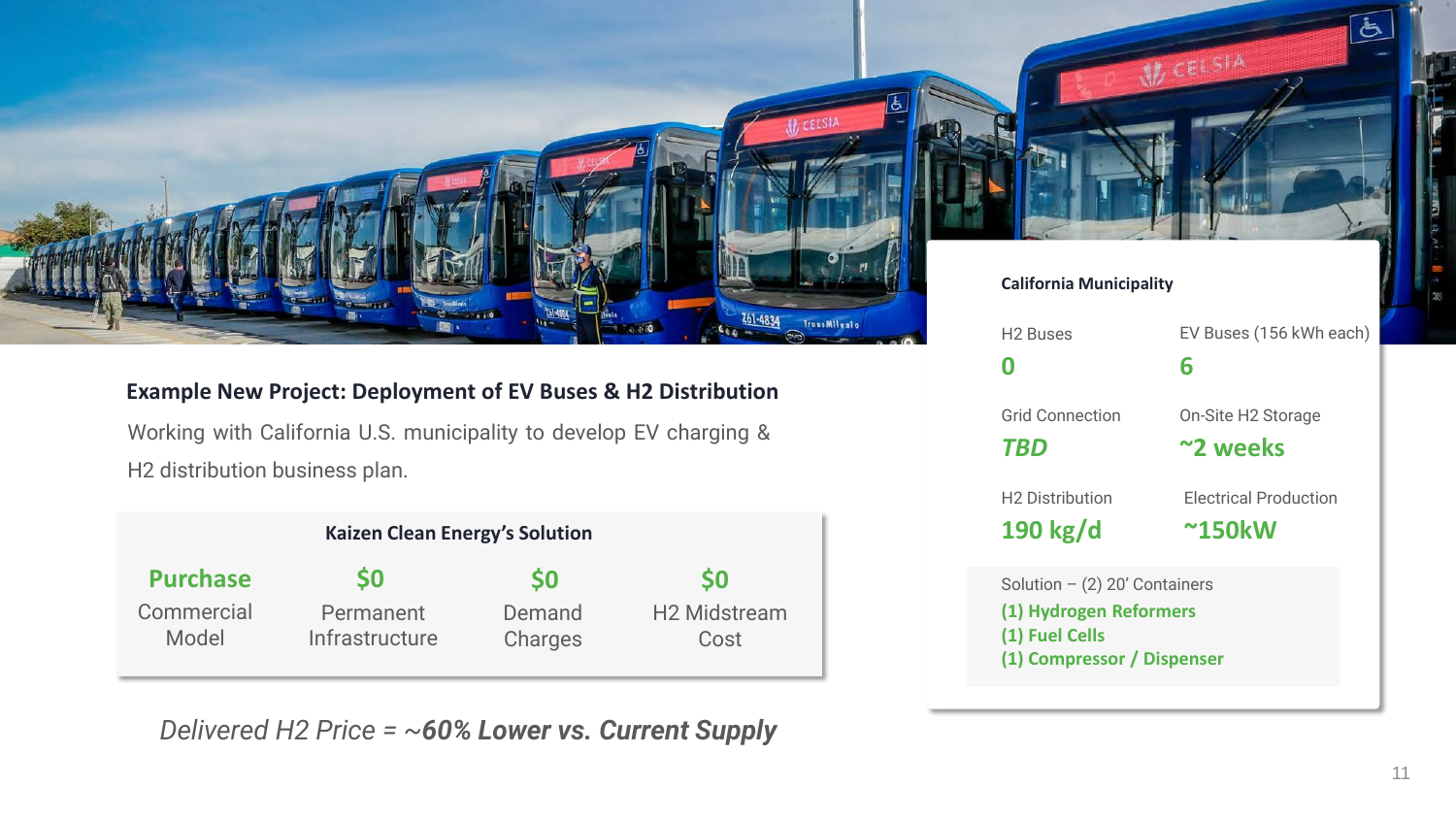

#### **Example New Project: Replace Diesel Generators**

Working with International Hollywood studio to replace up to 400 diesel generators.

| <b>Kaizen Clean Energy's Solution</b> |                             |                   |                             |  |  |
|---------------------------------------|-----------------------------|-------------------|-----------------------------|--|--|
| <b>TBD</b>                            | S0                          | S0                | <b>SO</b>                   |  |  |
| Commercial<br>Model                   | Permanent<br>Infrastructure | Demand<br>Charges | <b>H2 Midstream</b><br>Cost |  |  |

*No Local Emissions (NOx, Sox ,and Particulates) At Similar Price*

#### **International Hollywood Studio**

**BOWA**